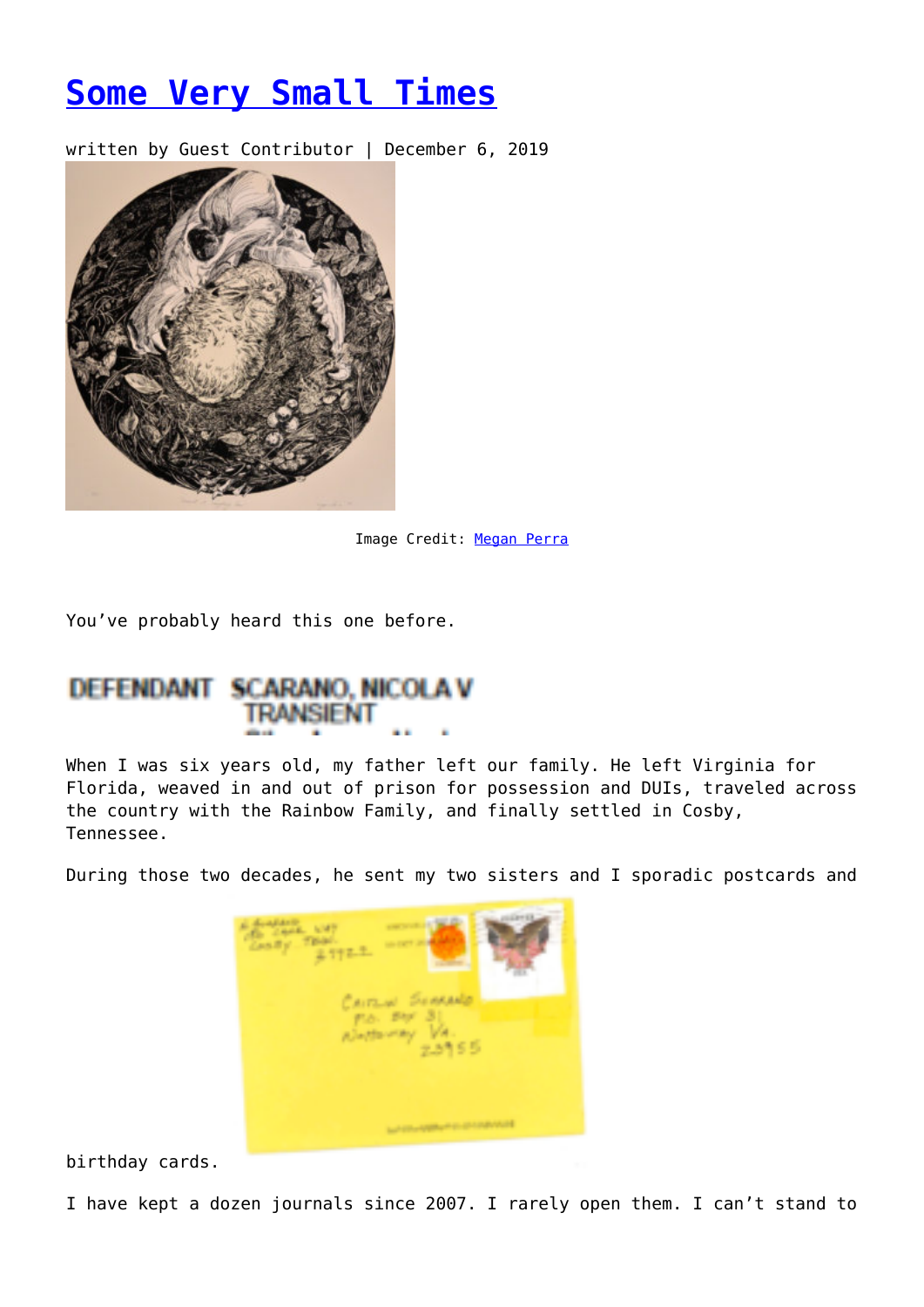read most of the entries, especially the earlier ones. I find the girl there vain and predictable. At times, she is even abhorrent. But, over the years, her handwriting becomes smaller and smaller, her circle of concern expands, and I can tolerate her more.

Sitting on the hardwood floor of my apartment, I flip through the journals. I scan them for the word *father*, hoping to find any entry or artifact that might be relevant to this particular piecing together.

This entry is dated January 13, 2011, nine days before my father's 53rd birthday:

| 121821<br>sohed to see when to know<br>when to onl                                                                          |
|-----------------------------------------------------------------------------------------------------------------------------|
| I think of my hable sene very                                                                                               |
| on Also Ward EVG My mether<br>and not answer pher being to<br>a ten words of his shored<br>escental she deleted the nessage |
| I wonder what is it like to<br>The Look ? To make such great<br>Show to de                                                  |
| than can be any grants the                                                                                                  |
| bet it is agreed reduce we const.<br>and the year away means                                                                |

It reads: *What to leave? When to know when to go?*

I think of my father some very small times. He called home on New Years [sic] *Eve—my mother did not answer. After listening to a few words of his slurred voice mail, she deleted the message. I wonder: what is it like to live lost? To make such great work of it?*

*You can be angry with the world, this is a possible position. But it is agreed—nothing will come from this. Better to be indifferent and live your own means.* 

One way to think of all this is in terms of numbers and dates. An accumulation of data. There is math to any life as there is math to any leaving.

I was twenty-three when I wrote this entry.

Just four years after (three years, eleven months, and twenty-one days) my father will die.

My parents separated when I was five but never divorced. My mother, sisters, and I still have his last name.

When my parents separated, he stayed around our hometown for a year or so and then moved away. I saw him two times after he left Virginia—one afternoon when I was sixteen and on his deathbed in Tennessee on Christmas Eve Day in 2014.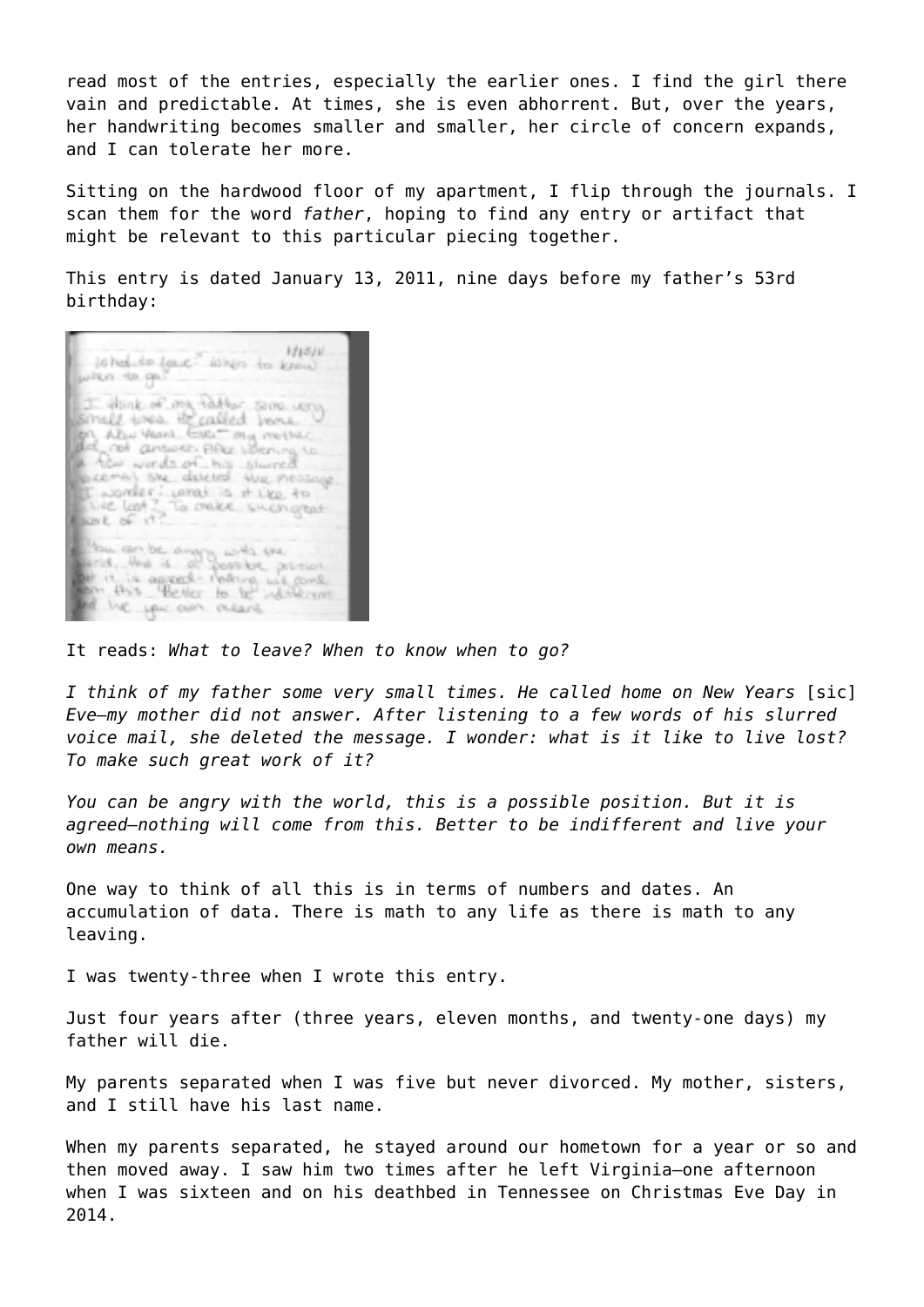Despite disliking those past versions of myself, I learned long ago to save fragments and pieces. I became a habitual creature in this way, chronicling as practice. Chronicling as a stay against self-destruction.



TY ENFORMATION

Arkansoys.

DOB: 06/23/1968 F (f), 100 lbs

[I](https://entropymag.org/?attachment_id=58753) think about sickness, the

cycles of sickness.

In June 2015, six months after my father dies, I finally work my way out of a four-year relationship with X, a relationship that had been defined by his diagnosis of Harm Obsessive Compulsive Disorder (OCD).

During a psychotic break in September of 2012, X throws a hatchet into the woods because he is convinced that he is going to kill me with it.



Eight months after my father dies, I go in and out of the hospital for a quarter-sized lump on my left breast, right above one of my ribs. I wait with a group of women in various stages of wellness in a room without windows. We're all wearing white robes and flipping through Hollywood magazines. I go into a room for an ultrasound. The technician and radiologist seem disinterested.

*It's probably harmless,* they say. But they tell me to return in six months.

I am writing this in the present tense because it is who I am in this moment and all of it is still happening within me.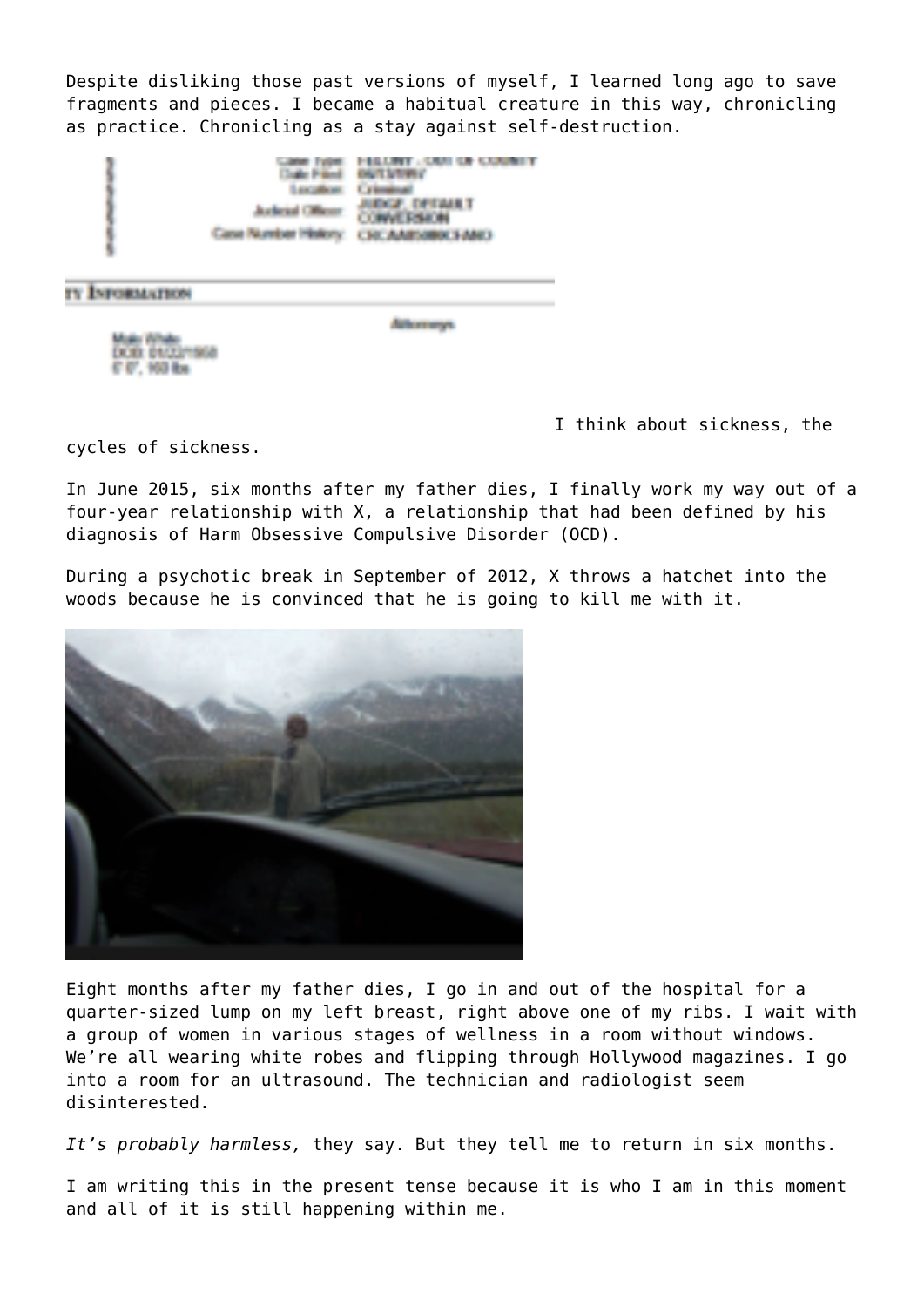My father often had no address. In many of the court documents I found, he is labeled as *transient*. I have come to view the word as beautiful in a way. I like how the letters arrange themselves. I think of a train, specifically the Amtrak Southwest Chief, which runs daily from Chicago to Los Angeles. I like to think that we can make ourselves believe we are able to leave—places, lovers, our own bodies. That we can shake off the history of these like a fine layer of snow. I like to think of lives as things that intersect and branch as opposed to things that run parallel or as links in a chain. Networks. Rhizomes.

I think of myself, how many times I've driven across this country alone, leaving behind a lover or a city or some other sorrow, earmarking hours with cigarettes and scratched Iron and Wine CDs. I like to think that I'll take any opportunity to go anywhere, and that, though I often worried, I am rarely afraid.

I think of my father the night before he leaves town for the last time. He's watching the sun come up; he thinks he's got a fresh start with daybreak. And, even if it isn't true, he believes it for *that* moment, feels it for *that* moment, and isn't there something pure there—a man who has fucked up since he was a boy just wanting a clean break?

I can't be angry at him very long because I understand him.

**Nationalistics** determines have a substanting £ĸ. monuments to an example of any that of the species of secretive such<br>I find a card your such **ALL** Jap. and what or some as decreases in GN. Other the exploritud for what you دياء Could not articulate. It's you Hu died in a prison in Florida or Dю in the mountains of Temmings I could not known look a could be. do the is sure the computer **Color** my deep. I have to centralistics. S۳ l by

This entry is not dated but was probably written in late November 2011. It reads: . . . *remember another, his own birthday. Listen. I know you did not mean to forget the dates of ours or the spelling of names. I found a card you'd sent me when I was a sophomore in college. You apologized for what you could not articulate. If you died in a prison in Florida or in the mountains of Tennessee I would not know. And it would do little to shift the symmetry of my days. I have to think . . .* 

In some of these entries, I wasn't so much lying to myself but rehearsing or trying on various attitudes (*some very small times*) toward the areas of my life that were unraveling, the areas of his life that were unraveling. Save fragments. Live in fragments. Arrange a narrative around your guilt. Finally find your face in someone else's.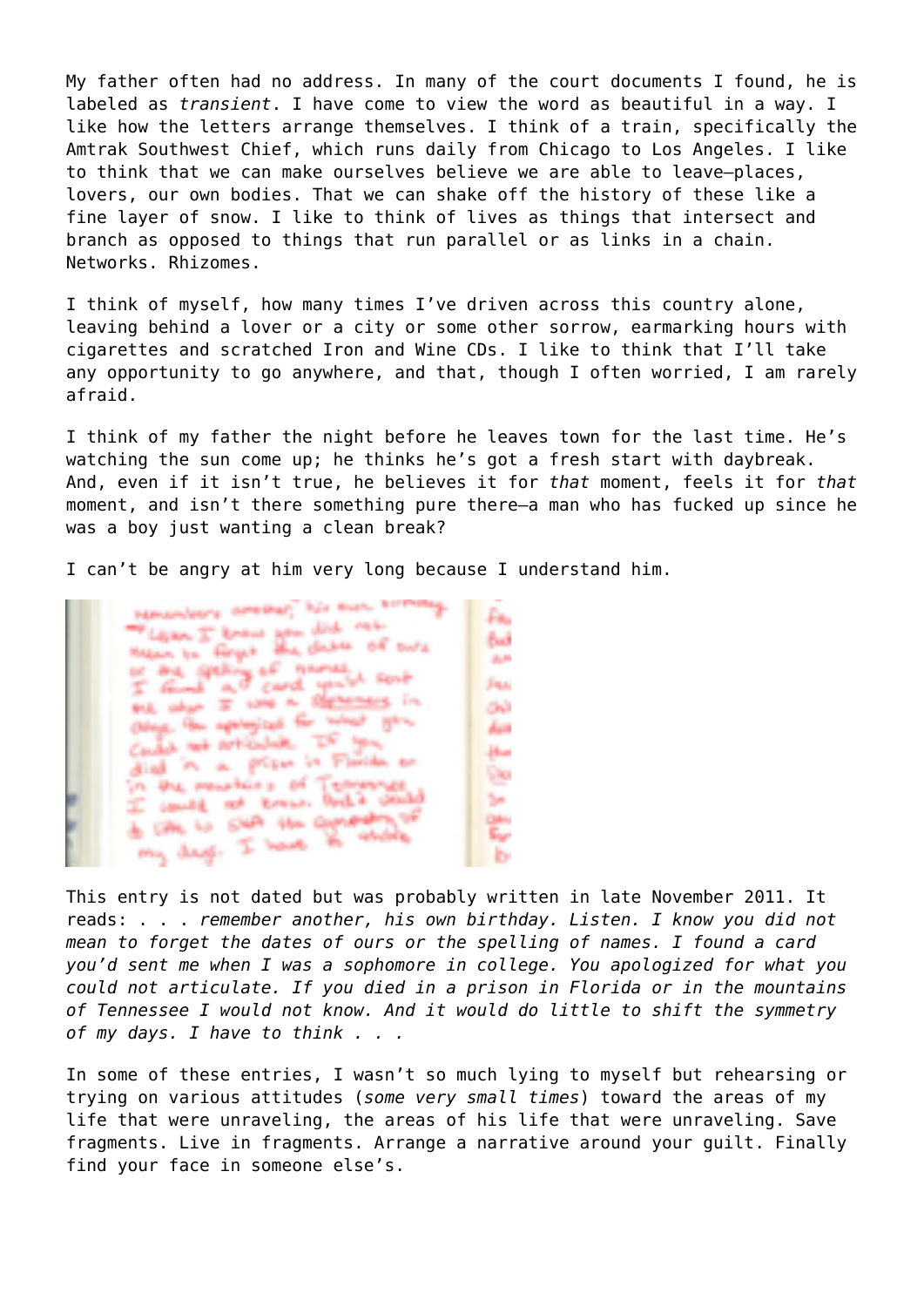Nicola (Nic the Pic) Vincenzo Scarano was born January 22, 1958 and lost his battle with liver cancer on January 2, 2015, surrounded by loved ones at his home in Cosby. He was a ledged in his own time and will arthy recessed. He was a



His obituary, written by his girlfriend Dawn, was sprinkled with idioms and misspellings (*a ledged* for *a legend*). I met her only once.

Christmas Eve, 2014: On the phone my father asks if I'll come see him before he dies. X and I drive to Cosby, Tennessee. Dawn meets us at the door. Her voice was like a bucket of gravel someone shook. She seemed exhausted, but was trying to hide it.

*I know this attitude toward life*, I thought, *I know exactly what you mean*.

I recognized the approach one has to take to survive when born into a certain set of circumstances that are very hard to change.

She smoked on the porch and pushed their eager pack of dogs away with her right foot. She seemed exasperated by my presence and soon left to pick up his medication at the pharmacy. I realized later that part of why she seemed so eager to leave may have been because she was picking up his morphine. They were decades-long addicts—Dawn, my father, and a lot of the people in that holler, which was largely made up of Rainbow Family members who followed my father out there. They lived among addicts, ran with addicts, loved other addicts. Addiction gave structure to their days. This isn't criticism, its identification. I grew up among it. This way of life, this cycle of (systemic) struggle and cope, is as familiar to me as how Virginia fields start to break into foothills as you travel west on Route 460.



*. . . like a footprint, of an absence. So if you called now Nick, if I answered I would be pressed for words. All I could say would be nothing, that echo for a lifetime of silence from you.*

Notice the pantomime of indifference here. And always a strain for the lyrical.

Also, it wasn't a lifetime of silence from him. He called and sent these cards. I was the one who was silent.

Maybe I couldn't imagine him shifting the symmetry of my days because he and his leaving had already shaped my life. After his death, I can't help but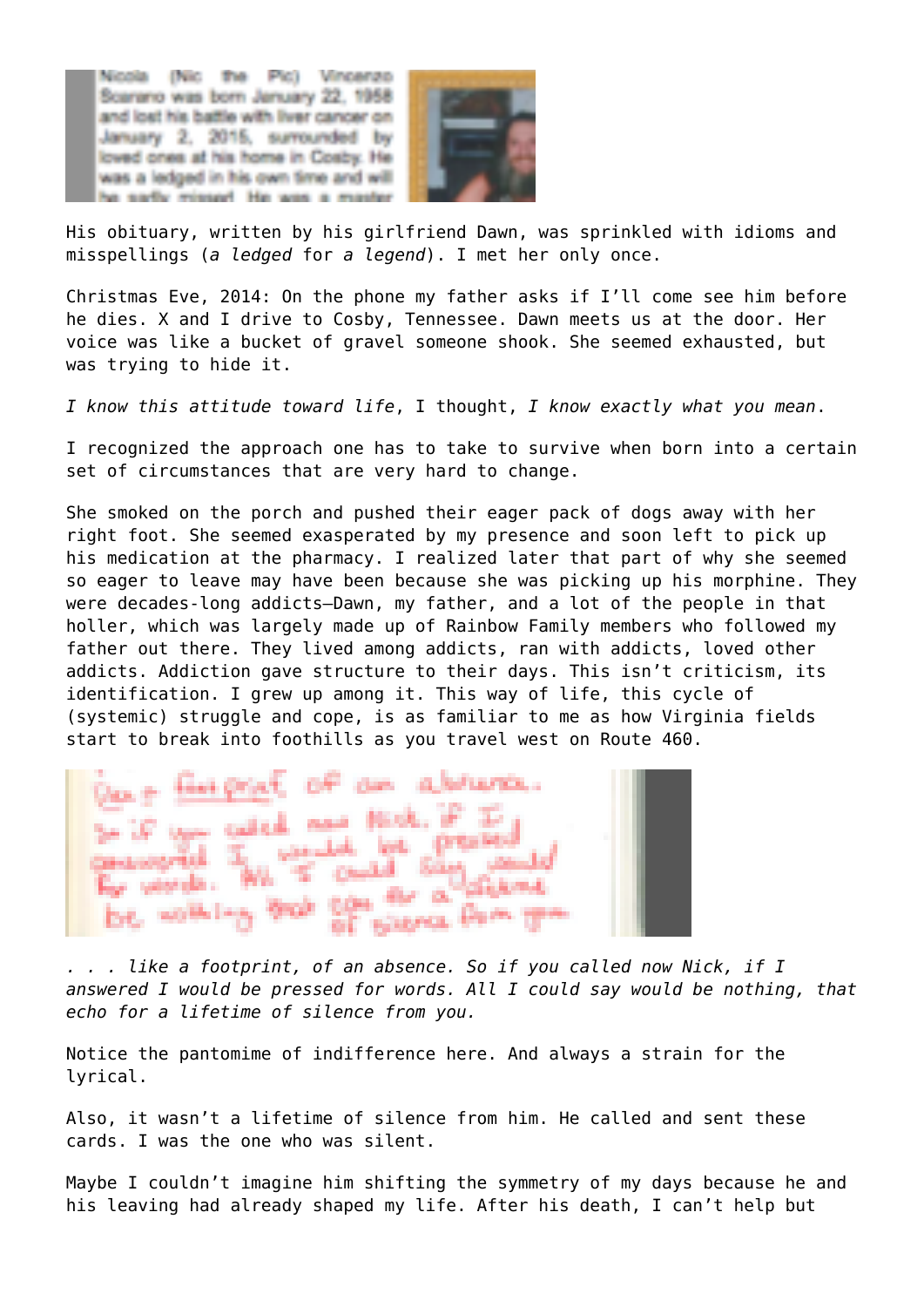think of us in fractal terms or as nested systems. How he was an everrepeating unit within me and I beyond him. Both a building block and an extension. This man I both never knew yet knew internally, innately. I am of him.

As I work my way through the entries, I discover common themes in them against my will.

Theme: rage, constrained and constant, in all of the journals.

Floyin socking up with to much arrays. I want to let energing with useral an initial Machan I want to find they with whatever surely are day his othered up. thereby I want to be above.

*Again waking up with so much anger. I want to let everything unfold without an initial reaction. I want to feel okay with whatever challenge the day has offered up. Really, I want to be alone.* 

Here I am most struck by how *feel* looks like *feed*. Anger and hunger become bound.

October 2012: X's doctors and counselors explain the specifics of his OCD diagnosis, and reassure him that he is not a violent person. He's not a threat to me or anyone (this was always true). They tell him that he will get better (neither of us ever fully do). As long as we're together, he'll deal with anxiety and I will struggle with anger.

X walks through the snow and brings the hatchet back to our house because we need it to split wood. But in my memory, that myth, I am the one who reclaims the weapon and leaves the relationship then, not years after.



Fractals are self-similar and can describe seemingly chaotic phenomena. The whole can be more than the sum of its parts. Think of cells multiplying, mimicking—the same geometric patterns over and over, just in smaller and smaller ratios. When we were very little, my father read Shel Silverstein books to us. Our favorite was *The Giving Tree*. To help us fall asleep, he sung Harry Chapin's "The Cat and the Cradle."

*Jesus Christ*, I tell my mother on the phone, *the fucking irony*.

I imagine there is a chorus to this whole thing. They will laugh and cry with me. They will stand very still when I do.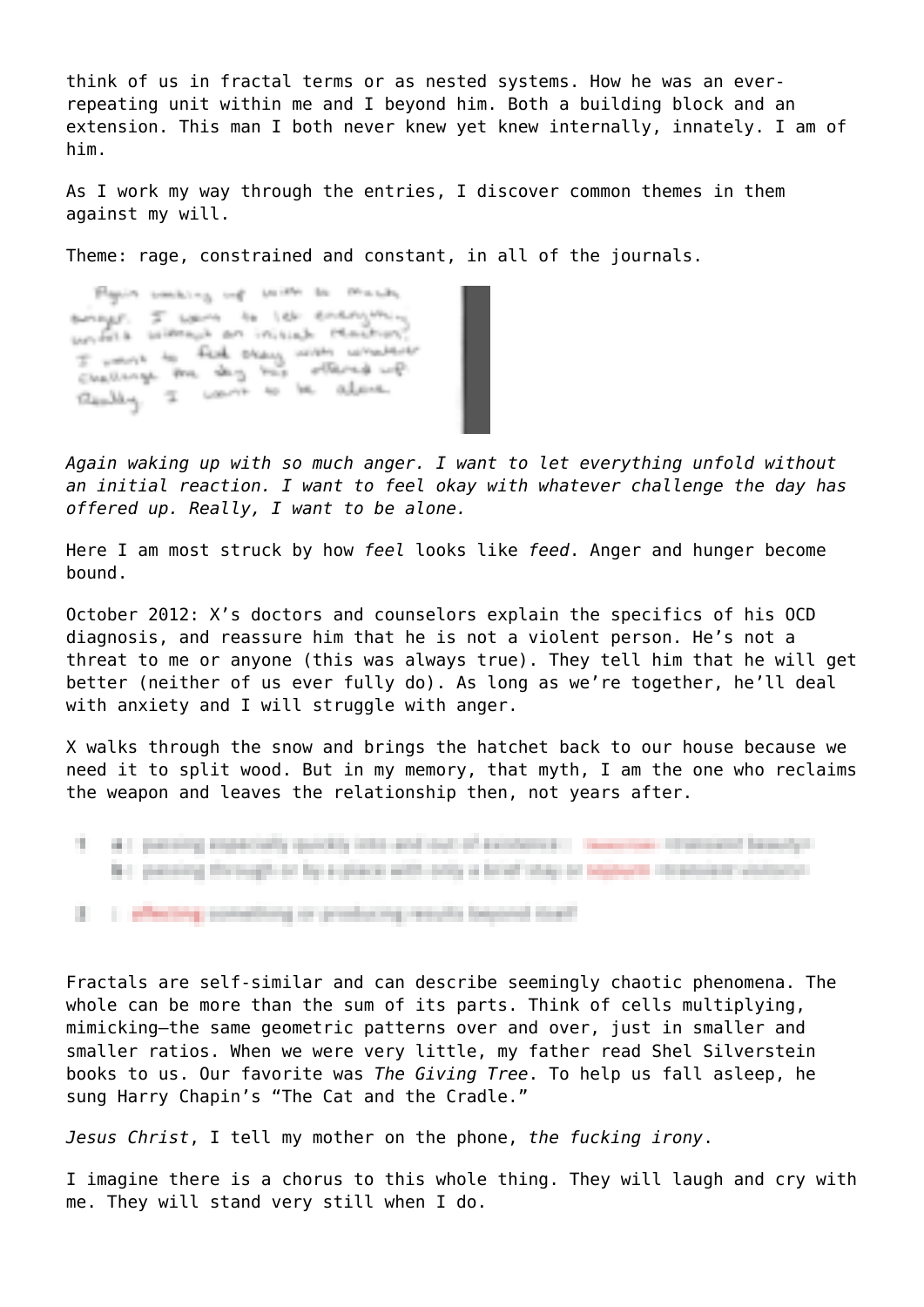*You make plans*, he said on Christmas Eve 2014. But it almost always happens in a different way. Then you're in an expensive hotel in a Midwestern city fucking a married man you feel remote toward. Or you live near a river. Or you're twenty-seven looking between floorboards for a different dimension.

Occurren EVA 12/9121 Done to 150 cars way in color, TEO. Sentenciava, their share in the Stored Top With us, bush there and a movie of it you are went of the second that direct them Becomes in agentinations to brown in are modern Case Co., 14 the state of the con-

In a last gesture of panic (*I've done nothing for you*), he leaves my sisters and I (jointly) 1.08 acres of land, inaccessible by road, on a mountain near Cosby, not far from where he is buried. On that last day I saw him, the date this entry is from, I swear he told me that he taught his friends how to make his coffin and that it was all ready and waiting.

Economist and Design Fuents and and Chemer Formits.<br>This should be the 10 MES of the said premium to the said young of the Mountain pre-between and working the

The language of property is that of the language of marriage: *to be my wedded Wife, to have and to hold from this day forward, for better for worse, for richer for poorer,* 

*in sickness and in health*

Here, at least metaphorically, the roles invert or collapse altogether. Repeat on an infinite loop. Daughter becomes bride becomes mother. Father becomes lover becomes infant. My mother's father molested his daughters, his granddaughters. My maternal grandmother's father was cold to his daughters *distancing himself from them so that he would not molest them,* my aunt writes me. My father lived like a teenage boy for decades, twilight life, a nevernever land. *He beat me so bad with a belt one time*, my father said of his father, *I couldn't sit down for a week*. And then he laughed and laughed. My little sister's daughter is confused. This family free of men. She calls my mother her mother. She calls her half-sisters her children. Her face is more like mine than anyone. I can mistake her for myself as a child or the daughter I did not have. At three years old, she grins in photos as if she is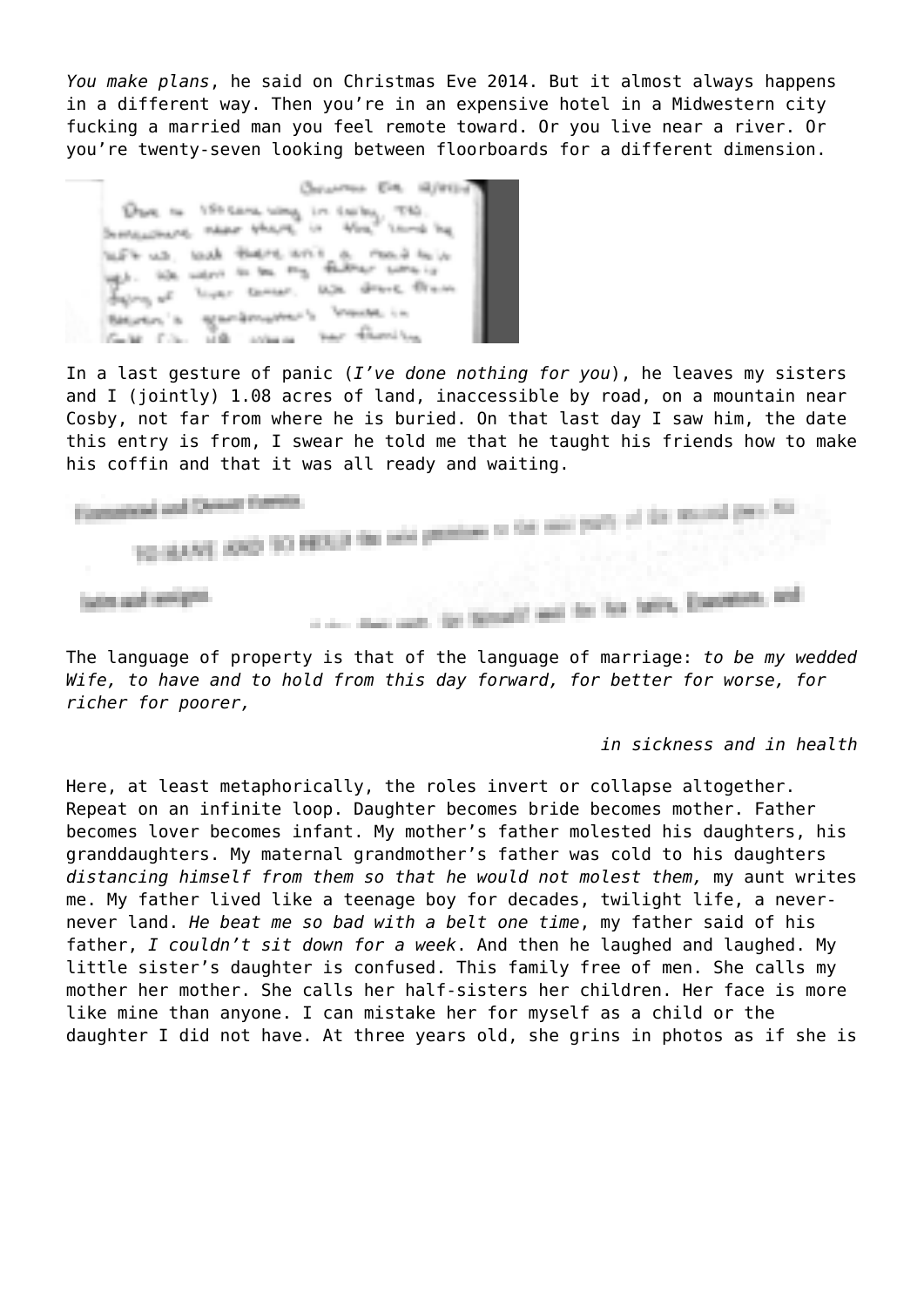

baring her teeth. I do this. He did this.

A few nights, I end up in Milwaukee bars alone. I drink until I can't see straight. Recognition. I wait for someone to talk to me. I tell strangers (men) about my father or I tell them nothing. Sometimes they laugh. Sometimes they go home with me. Sometimes we are just still. I break a glass in the bathroom of a dark bar and put the pieces in a pile behind the toilet. My father was a carpenter by trade.

I return to the hospital for a second ultrasound. *By our records*, the radiologist says, *this lump has grown*. The nurse tells me it is still likely benign, but she schedules me for a biopsy. She asks me if my family has a history of cancer. My father had testicular cancer and died of liver cancer. My maternal grandmother had breast cancer; her daughter (my aunt) had breast cancer in her early 20s. I could almost laugh. I exit through revolving doors.

While I am looking through the journals, I find two birthday cards he sent me—one from 2013 and one from 2014. I reread the inside of the card from



2013.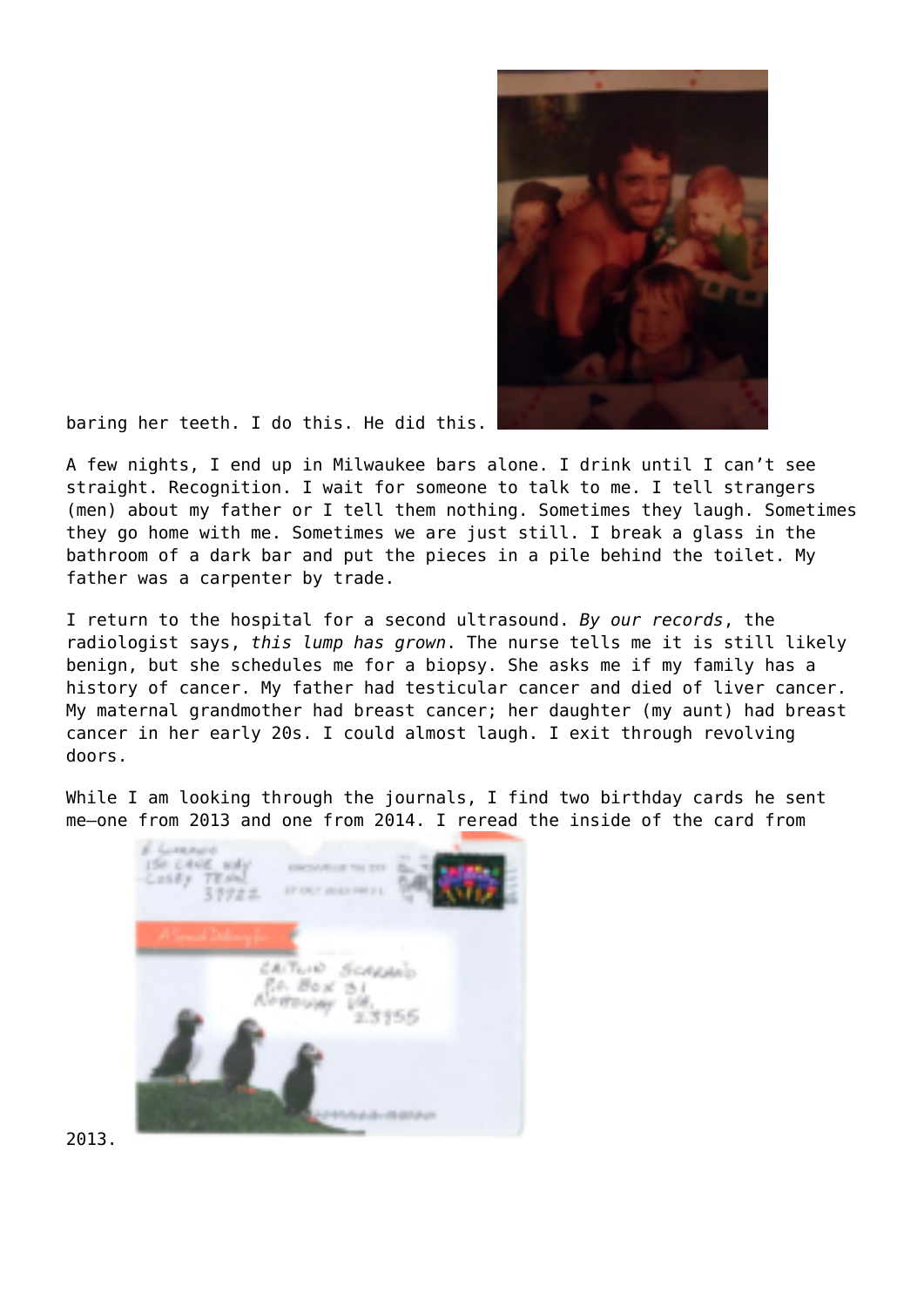Centine) you, Ann your simplex, close me, Lout Antar 200.<br>Van Dito Met 200. 15. OF, I NEEL YOUR IN BIBLES, NORMAL or it (to), or courses-it state and To their scienting gets 36.255.

I've read this over and over until I have it memorized. I believe this card has its own life, that when I read it I glimpse into a crack of a sadness so deep I can't breath. A sadness so deep I believe it killed him. To be riddled with shame at what you cannot undo. To come face to face with how you've failed. It's like looking over a ledge. Intoxicating, dizzying. *I know exactly what you mean*. There was a time in my life when I was convinced I would kill myself. I still do not believe this is the same as being suicidal.

Most recently, I see this letter in a new light. I see this letter for his selfishness—how he packaged up his shame in a little envelope and burdened me with it, even after he's gone.

In her 2014 *VICE* article, "The Dark Side of the Rainbow Gathering," Grace Wyler quotes one of the Rainbow Family members, Rob Savoye:

Therefor are tolerant, accepting of different stuff," Seveya added. "A lot of us have had rough family lives, and the Rainbow has sort of filed that wild for us."



Theme: a fixation on violence, a fetishization of violence. I'm two months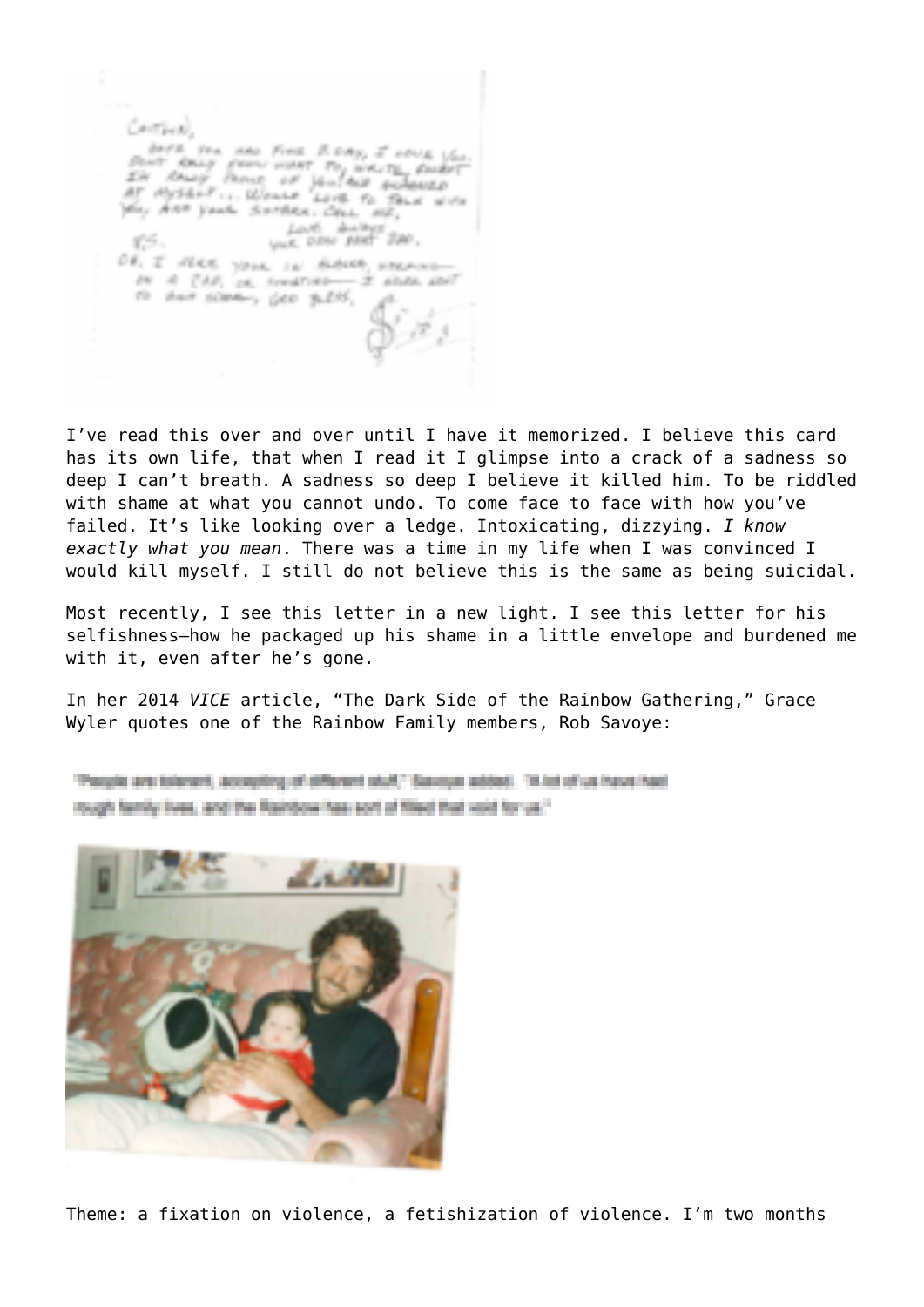old in this picture. *Your father's father*, my mother tells me when I'm twenty, *tried to kill your father's mother by hitting her in the head with a hammer*. His mother, Betty LaMae, survived the hammer, but she was later institutionalized (this was also a theme—my mother's parents tried to have her institutionalized twice before she was eighteen). My father's father, Antonio (Tony Sr.), sent off to Italy for a new wife, Rosa, and had two more children her—seven children total. His friends buried my father holding a hammer.

Transience: a fixation on, an embrace of the death drive.

tapsing tram incomhandheur cables. I came nake this up. I meeterbeen For an hour. I don't want to love as human tooles and heads. I an Anones by them. And then I row by the lake. A faceny man wheel where to rent fronts. I am afinis to write about يستقد يهيؤ - dra wanting rislence to net. When I moved I



When I find this one all I can think: they were children. And how beautiful. Such small, contained units. The daughters from the second marriage, Lucia and Sofia, will be born after this. I never met any of his siblings. Of the seven children, at least three of them (Tony Jr., Nick, and Angie) are dead. It is not that I've been thinking about killing myself. It is that recently I have been imagining what it would be like if I did not exist. One night, I lay on the rug by my bed, my body curled and still under the orange lamplight falling through the wall of windows of my apartment, and I try to count the number of days it would take someone to find my body if I never got up. And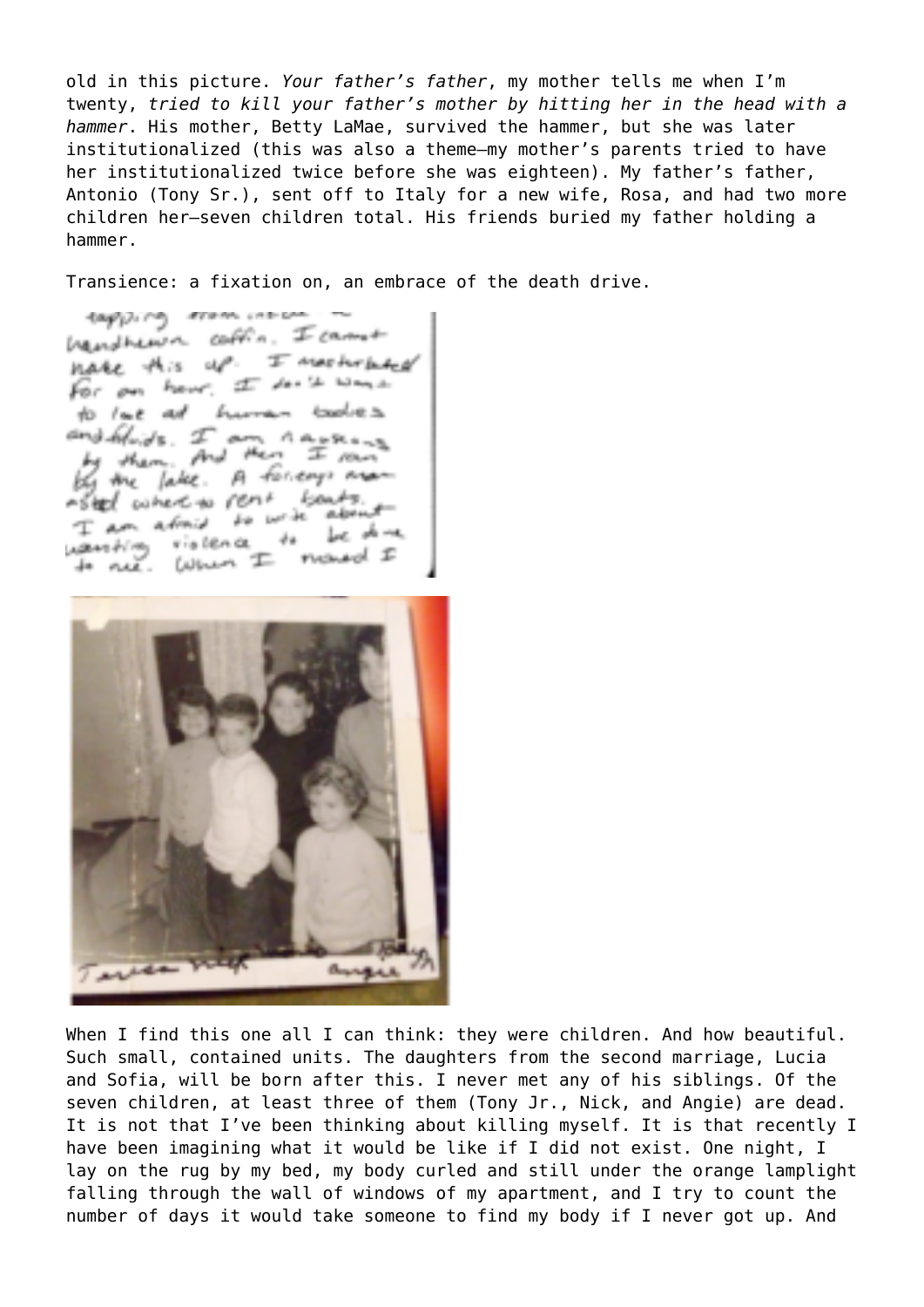then I feel disgusted with the self-indulgence of it.



This is the exterior of the card from October 2014, the last one he ever sent me.

My mother finds a Polaroid, perhaps 20 or 30 years old, that she thinks might be a photo of Teresa. In the image, Teresa sits on the bumper of an old Ford truck. She is androgynous, buff, attractive. She has a large silver chain around her neck with some heavy item attached to it, like military dog tags. Her jeans are rolled up once or twice above heavy construction boots. A German Shepherd sits between her legs. I handle and look at this picture several times before I see that beside her, almost fully in shadow, is a man. My mother cannot identify him. For some reason, this picture bothers me deeply.

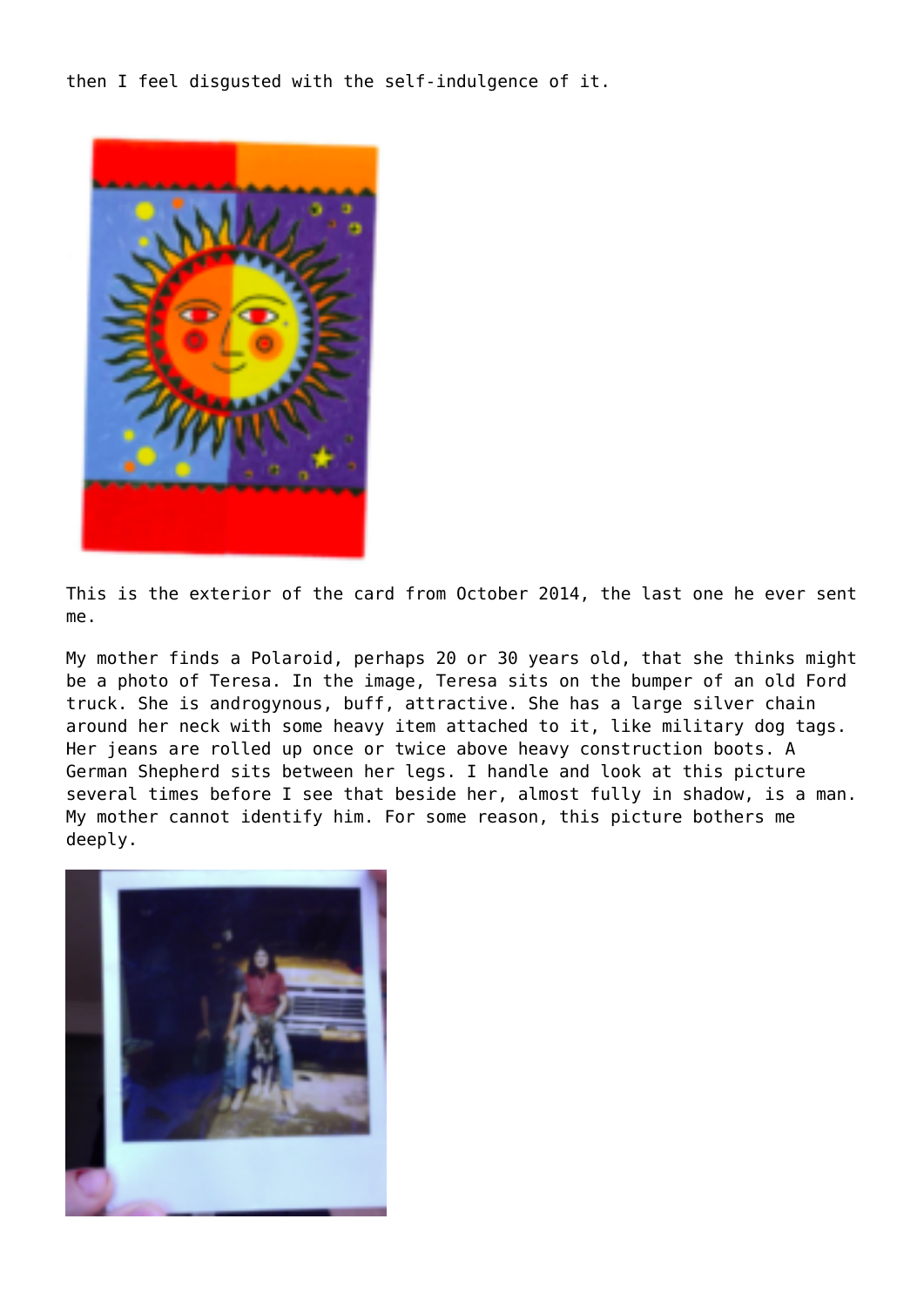On the back of the Polaroid, I write: *One of Nicola's Sisters? -Caitlin Scarano – Winter (Jan) 2016*. But I don't know who I write this for. I keep the Polaroid as a bookmark.

*I'm not sure about Teresa, if she is alive or not*, my mother tells me.

*Mario was not well. He was mentally off somehow. They wouldn't let him drive, so he rode a bike everywhere. I think he lives with his mother.*

I ask her to tell me the one story I remember of Mario, of him and the biscuits.

*We'd just moved to Virginia. You were very little, two or three. It was Thanksgiving. Mario took a bus out to us. He looked different, you know. I don't know if he was born that way or something happened to him when he was little. But he also looked like a Scarano. And he was nice. But your dad said he used to get angry. I think he had some trouble with the law. People made fun of him, you know, and then he'd get mad. This story might upset you. One time, he was riding his bike and someone threw a beer bottle at him and it hit his face. They hurt him bad and didn't stop to help. Anyway, he used to work at Hardee's or someplace like that. He wanted to bring something for Thanksgiving. He handed me this greasy bag of Hardee's biscuits when he got there. They were all crumbs. I thought it was gross. But I made stuffing with them. It was the best stuffing I ever made.*

I can picture him on the side of the road holding his face, bleeding. A Scarano. My uncle. My father, myself. No car stops to help. By the end of the conversation I could tell she was almost crying. *I wish I'd treated him differently,* she said. *I wasn't nice to him. I judged him. It was like a lesson. He carried that bag of biscuits all that way on the bus.* 

*No one asked him to do that.* 

In 2014, the year my father is diagnosed, he learns, and we learn, that Betty LaMae, his mother, my grandmother, is still alive. She will outlive him. I never meet her or call her, but my mother gives me his stepmother Rosa's number. *Grandma Rosa*, she calls her. I think she was born in Italy, but I don't know. Rosa and my mother had a good relationship. I am too afraid to use the number though, too afraid to add even more to this. I know so little but already know more than I can manage.

Much of this is about control. I will write and piecemeal until the balance of power tips back in my favor.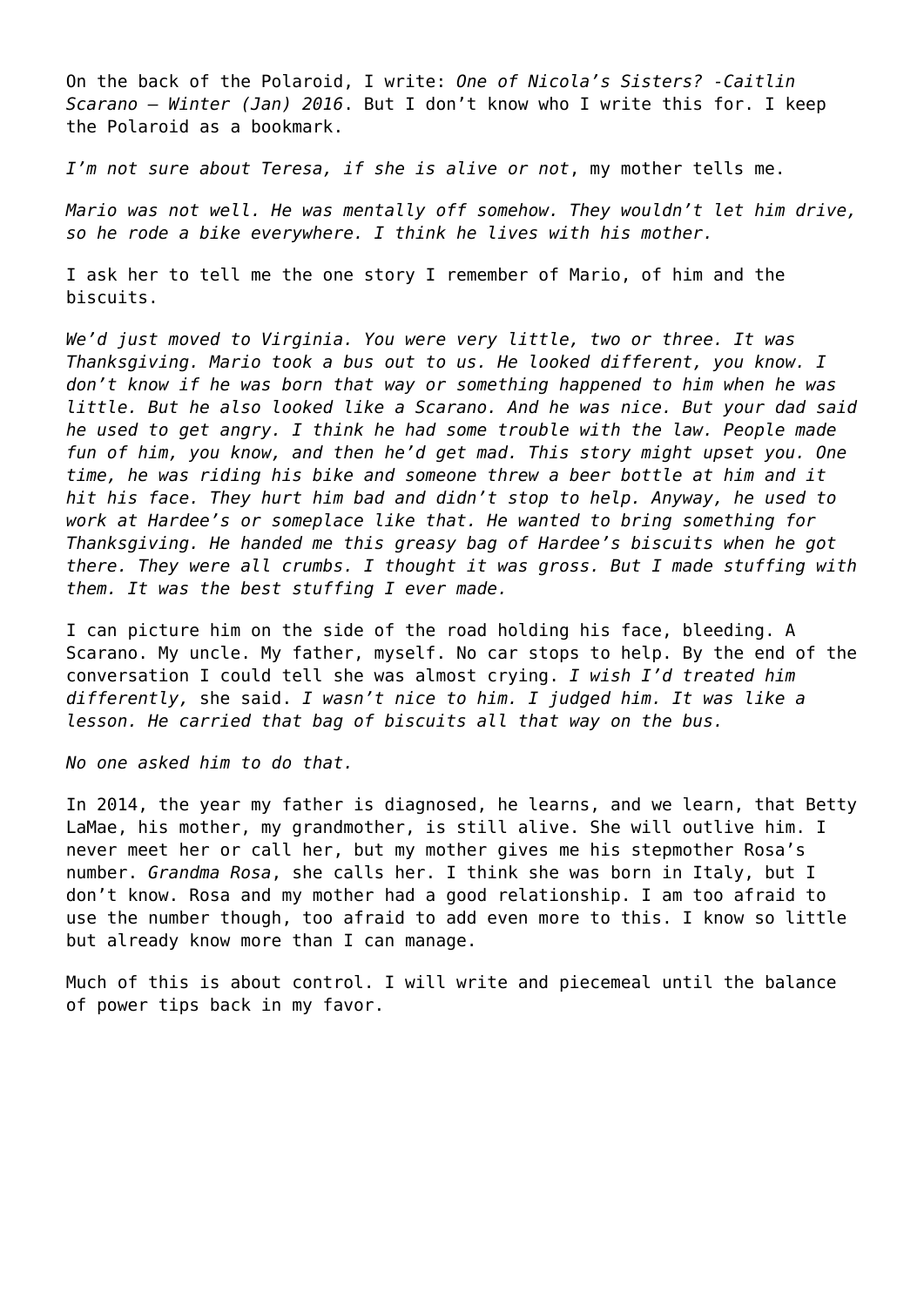

In this one, he is in the foreground, in front of the Christmas tree. He is perhaps fourteen here. Do I find him more interesting because he was attractive? Of course. I am struck by his masculinity and sexuality. Not aggressive but certain. He never hit us. He struck my mother once that I know of—the night she left him. My older sister was in the bathtub. Red and blue exploding the dark living room in light. My little sister and I watched from the hallway. When she is pregnant with my niece, her boyfriend pins her to the bed and tries to choke her. I write about it over and over, but she and I never directly talk about that night.

Theme: hatchets and hammers, especially claw hammers.

I think it would take at least a week before anyone even came to my place to check. I have an extra set of keys to my apartment. X had them, but then he moved back to Alaska after I asked him to leave. I give them to a new man and a few weeks later he gives them back. They sit shiny in my desk drawer, waiting.

fluon com-G. Oliverty the in territorial little ne is autoured The explorational interesting in the mai lenge (persive.!) of this varia-Is in reality the subspace? Or bus he believe the abject. Are we think SubDiggs.L Literary Death Schevelore, Incine, the designers being I survived by ! Then does the locusine view display. and by American

Here again the roles invert and pervert, the self-indulgence of writing about this takes on a sexual tone.

What is it like to live lost? To make such great work of it? Who is the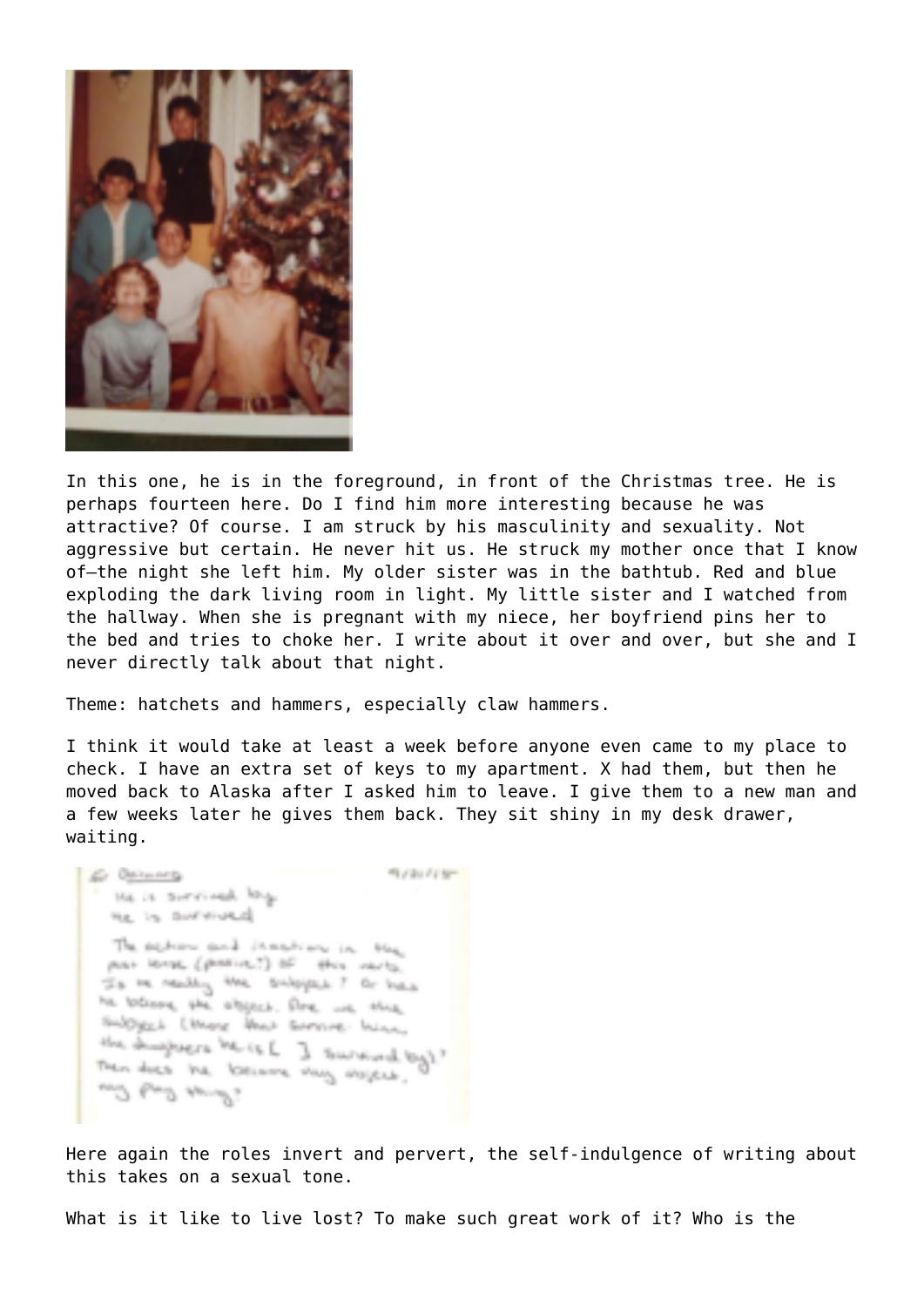audience to this?

I know I'm telling the same stories over and over; you've probably heard this one before. I know it isn't that complicated to be poor or to be a drunk. I know you think I should transcend this. I know most of this, and I to him, is repetition, echo, and it may have become uninteresting to you. But I don't have anything else. I'm not sure who I am without this history.

I'm afraid that I'll come to the end of my grief and it will be worse. Like finding yourself in a field of snow and no one waits for you there.

When I saw him on Christmas Eve day, he told me many stories. On the ride home, I made a list of everything I wanted to remember. I even titled it.



On this list are two nicknames my mother had for him: *Chicken Legs*, and, in less kind moments, *Bean Brain*. When my father told us this, I remember looking at my partner. I'd had similar names for him—boyish, infantile, mean names. I realized then how I'd worn him down, bullied, and tried to control him because I was not able to forgive.



How bright blue everything was, at least for a time.

I see now how much of my anger at him sprang from the fact that the relationship wasn't a progression, but one-day-at-a-time kind of survival. We never got to build something. Instead, it was a four year process of losing him. A painful, daily wrenching of wanting someone I was unable to help.

One story on the list was about when my father finally left Nottoway, Virginia for Florida. I was probably six or seven years old at the time. It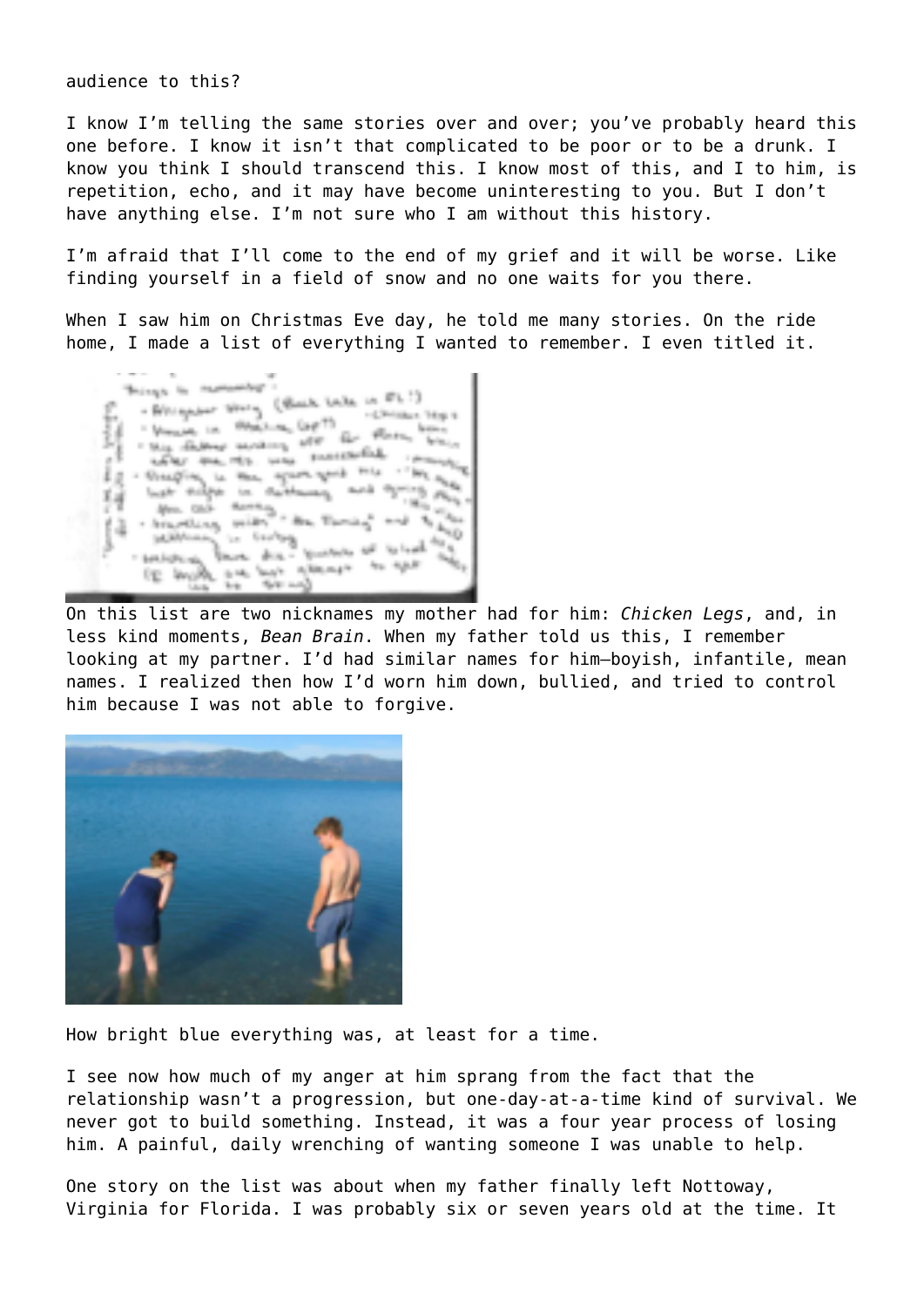was the night before. He'd moved out of his apartment. All of his belongings, along with his cat and his German Shepherd puppy, were in the pickup truck with him. He was going to start driving in the morning. *That night*, he said, *I wasn't sure where to sleep. So I parked in the cemetery on the edge of town and spent the night there.* He started laughing, *That cat pissed all over the truck. So I left her with a friend in the morning and hit the road*.

Just like that, he was done with her.

He told me his vision for the land he'd left us: *I wanted to build you and your sisters a cabin, a place you could escape to.*

Twice while he was telling these stories men came in to buy weed from him. *This is my daughter*, he boasted. He offered us homemade moonshine from the freezer. My partner drank a shot. I refused.

My father told me so much in the space of an hour (what will be, I see now, one of the most marked hours of my life). What else might he have told me? This lifetime of stories and lessons I missed.

be sadly missed. He was a master carpenter. There are beautiful home in this area that are reminders of his skill. He was also a talented and unique musician of good times music and many loved to gather around him as he shared his songs. He was researched in death he his follow-



Something about this photo—the way his individual curls fall, the angle of his elbow, the easy way he holds his thumb and forefinger—everytime I see it, I think of my older sister. We inherited gestures we cannot name, yet they comprise us.

I didn't ask him about his prognosis. He offered up that information: *My doctor says I've got eight months to live. But I'm planning to ride this jalopy for all its worth.* 

*Jalopy*. He laughed when he said it. He caught me off guard. He was sharp, vivacious (even at the end) and trying to put me at ease. *My god*, I thought, *I could have loved this person*.

But maybe not. Who can say? His choices were so often selfish. The more I've forgiven myself the harder it is for me to love those who don't forgive themselves.

When I saw him, he was so sick, so fucking sick. There is no other way to say it. Jaundice, distention, tremors, lesions, water retention, glaucoma. Body hard and soft in the wrong places. Bones protruding from the skin at strange, sharp angles. Tumors in the liver. Tumors in the lymph nodes. Organsick, brainsick—so many of the men in my life. The morphine made him reflective and edged as a sheet of glass. His pupils were tiny. Unblinking and shaking his head, he told me how his sister Angie crawled across this floor at the end of her life. How his best friend Steve (from what I can gather, another lifelong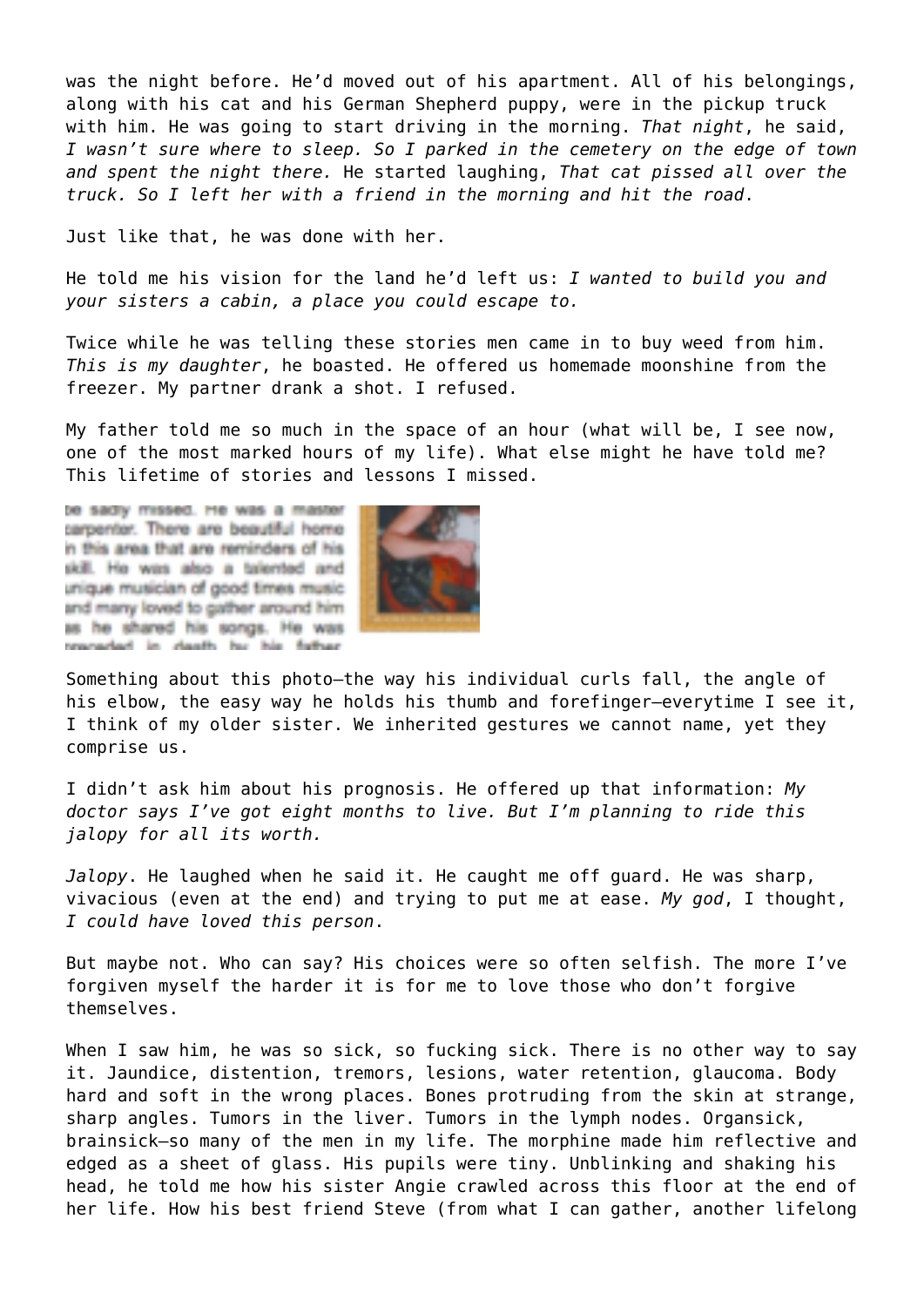alcoholic) was puking up "buckets of blood" in this room before he died.

*He couldn't afford hospice. We just had to take care of him. It was bad*, he said, *really bad*. I could tell he was rattled by these realizations, piecing together the patterns of his life. Overwhelmed as a child suddenly recognizing loss. He was too late and I was too late.

This is the part I can't put down, that still closes my throat when I try to name it. This is the part that keeps me up writing this, biting the skin off the edge of my fingers, obsessing over these pieces. This: he felt so bad, he was so distraught. He wanted to change it, to have done it differently (*and ashamed at myself*). I really believe he wanted to take it back, that he wasn't just telling me what I (or he) needed to hear. But it was too late, he didn't understand. He was fumbling. He couldn't face it. His helplessness, the awkward display of it. He wandered from room to room when we first got there. He was so excited, like a little boy, he didn't know what to do with himself. He kept trying to find something to give me (all these broken items—a busted amp, a guitar missing strings, warped records, old photos, a magazine with the Beatles on the cover). Stop, please just sit down, I wanted to say. He kept trying to lift these things. We just watched. I didn't know what to do. What can I give you? What can I give you? he kept asking. He hurt himself lifting the amp. He nearly passed out. We propped him up. I need to lie down, he whispered. I believe that day he shouldn't have been up and he hurt himself and in that little way among all the other little ways I helped him die. This is what I can't put down.

Now I swear the lump is the size of a chicken egg and that it aches, and that a new pain branches out from it into my left armpit. But I recognize this as paranoia; I know the taste. I imagine slicing open my chest, a little incision with a precise tool, and squeezing out the lump like a stone. I imagine giving to someone, an offering.

the man pas undergo a ultrateund guided treas. blogue. The probable is scheduled to be **Intritarment PURALE AVAILE CONT TIME** Why do I seed a biopsy? By now your physician has explained. his your than your ultrasound has shown an abnormal growth in your breast. Historically, these abnormalities were treated in one of two ways, Elfter they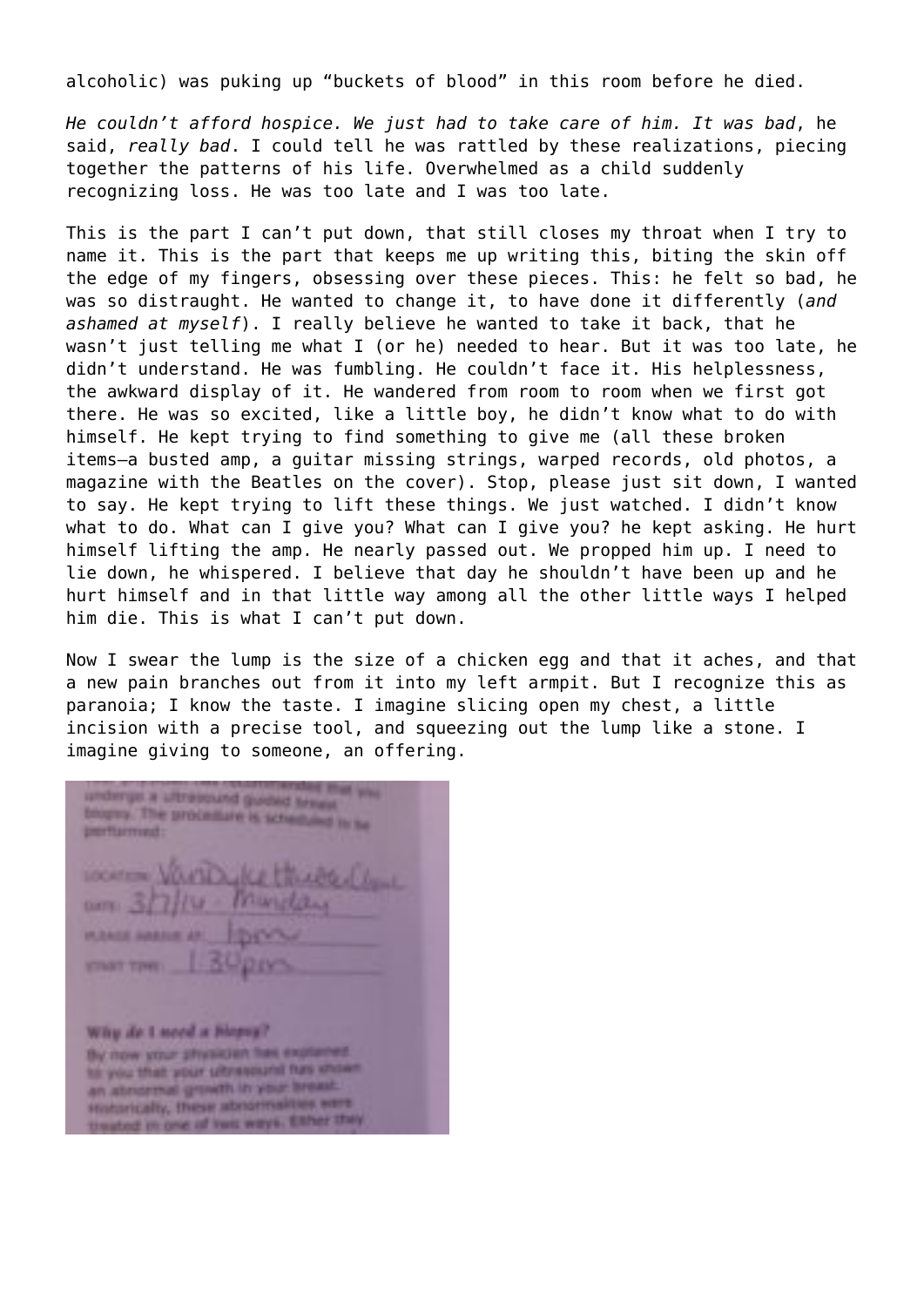You can be angry with the world, this is a possible position.

Theme: my own relationship with alcohol. *What can't I quit drinking?* I write. *What do I want?* There was a point when I hadn't fucked sober in years.

Here, Wyler describes the roots of the Family and what they're trying to

Started in the late 1980s as an outgrowth of the anti-war and hippy-movements, the Reintiese Family of Living Light describes (see!) as "the lengest light copylinated rengelisal sunderprinational nonogenization of the minded individuals on the planet." The fageing Resides Family Californings, which have cocurred every July since 1972 in a different US national forest, are like lenger, more authentically welld versions of Burning Man, bringing Expelher upwards of 10,008 "Rainbows" from a cross section of frega culture bikers, Jesus freaks, computer programmers, raked unpls, and gutter parks taking to escape "Bebyter," the Rainbow shorthand for the various with of matern th. The patherings are free and open to anyone. No one to in sharpe, and relody can jell anyone else what to do.

escape:

The blur. A weightlessness. Communion. To turn off this anger, if just for a night.

In December, a year after he died, I spend two weeks in Minnesota. A few days before Christmas, I leave a party of strangers. I've had two beers, a glass of white wine, and several cups full of champagne. In all of the pictures posted on Facebook the next day, I'm grinning like an animal baring its teeth. My cheeks are full and flushed. My eyes look gray not blue (when he was dying the morphine, I swear, changed his eyes from brown to a greenishblue) and are just slightly unfocused. I drive back the mile back to where I am staying that night. On the way I stop and buy cigarettes. I don't remember the cashier or what I say to him. I do remember lighting the cigarette in my parked car outside the gas station. I crack my window and inhale hungrily. It is my first smoke in weeks. A couple walks by and looks in at me. I realize I'm a sitting duck for cops. That is what I think: *sitting duck for cops*. I start the car and drive the rest of the way to where I am staying. The next day when I go outside, my car is parked beyond the edge of the parking lot several feet into the snow of the field nearby. The tracks of the tires are angled in a *C*. I am nauseous. I right the car.

> Although Niman insighed that reports of violence at the Rainbow Califierings have been contribue, he conceded that as attentions has false of, the events have started to attract other circlers and vagrants who may not have some for the crystal worship and taking circles. There's been a crystal-meth problem, a crack problem, a homeless protein," he said. "You'll start seeing kids from mastic cities - they have no place she to go, so they'll show up at the Rainbow Gatherings."

Again, Wyler:

A year after he dies, I try to pay the property taxes on the acre of land he left us I. My name and my little sister's name are spelled wrong on the deed.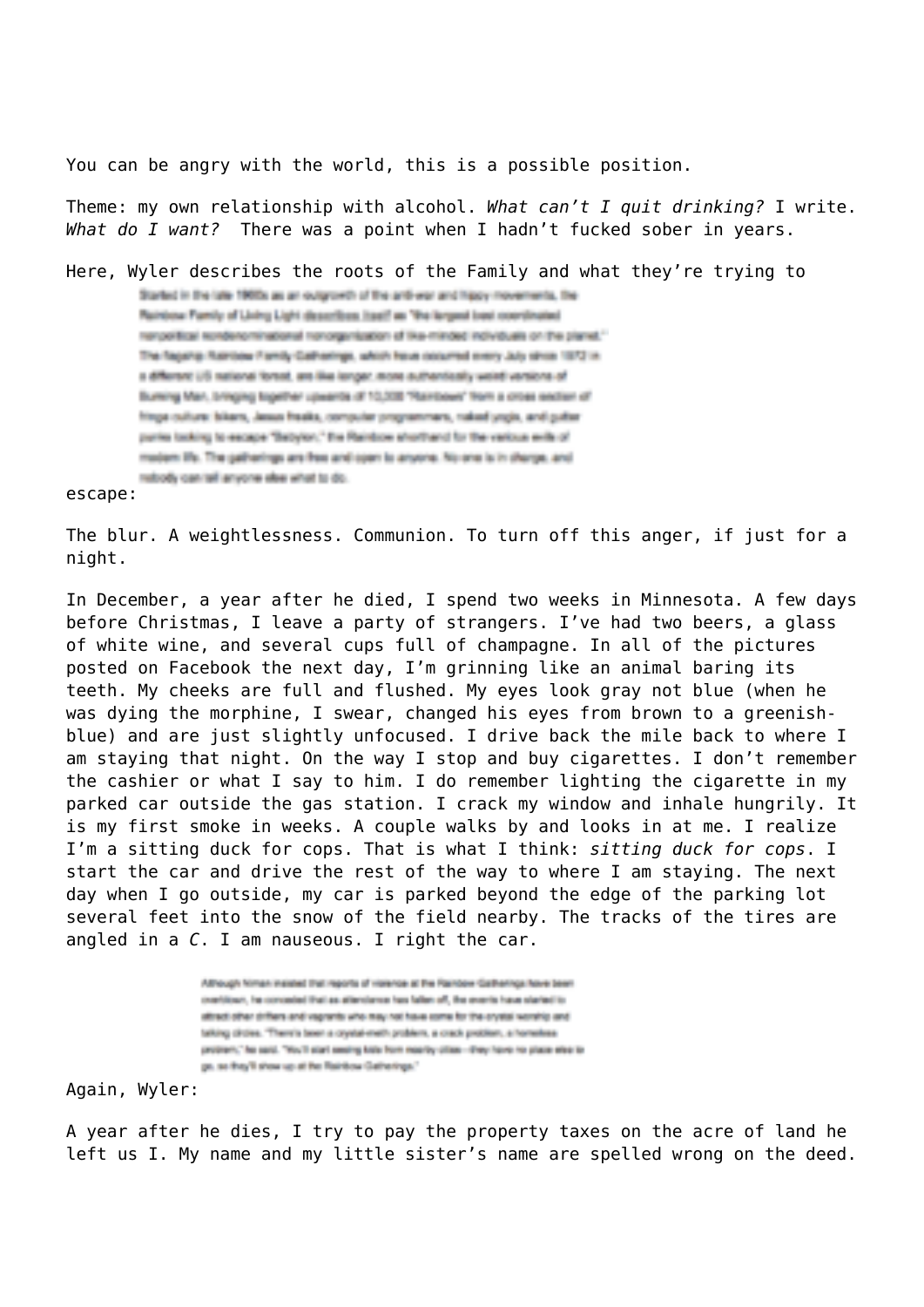THE INDENTIAL rank for 1<sup>944</sup> and 5 Separaday, 2014 horses ATD-RN MORERC, Slegh, of Code Couny, Tessages, party of the first part, and ABCE SCARAND, of Code Courty, Separate, a Life Enter internet and, with remainder for singula at Cir-Fault Towards de Comment & Elizabeth Marie Stammer, Californ David Aconomy and Duminics Alela Surusu, of Hotevey, Vagaia, prim of the second part. WITNESSTER, the the activate of the first rast, for and in consideration of the sum of

I call the Cocke County Assessor's office. They transfer me to the Trustee's office and vice versa. I call both of these offices half a dozen times over two months. At first they don't believe me when I explain the situation or they can't find the land based on the address I give them. The map and parcel numbers on the deed don't show the necessary decimal. The clerks are quick to exasperation. Finally, a woman looks up my last name after I suggest we search for it that way. She finds the land under his name in their system. They won't let me pay over the phone. They won't let me change the address that the bill is being sent to (his dead sister's house, the house he and she both died in). They tell me it's too late for that. They take down my address in case the bill comes back. A month later, I call to check the status. The bill was sent to me over three weeks ago. *It should be there by now*, the woman sighs, as if I have prevented it from arriving. I ask her if she can resend it. No, that is the Trustee's office. They are closed today for snow. I call anyway and listen to the line ring and ring.

When I scanned the birthday card he sent me in 2014, I realized that he wrote in it the exact same thing. literally the same plea, that he wrote in the one from 2013.

2013: *Would love to talk with you, and your sisters, call me.* 

2014: *Give me a call sometime, would love to talk with you.*

I never called him. I can't even remember why.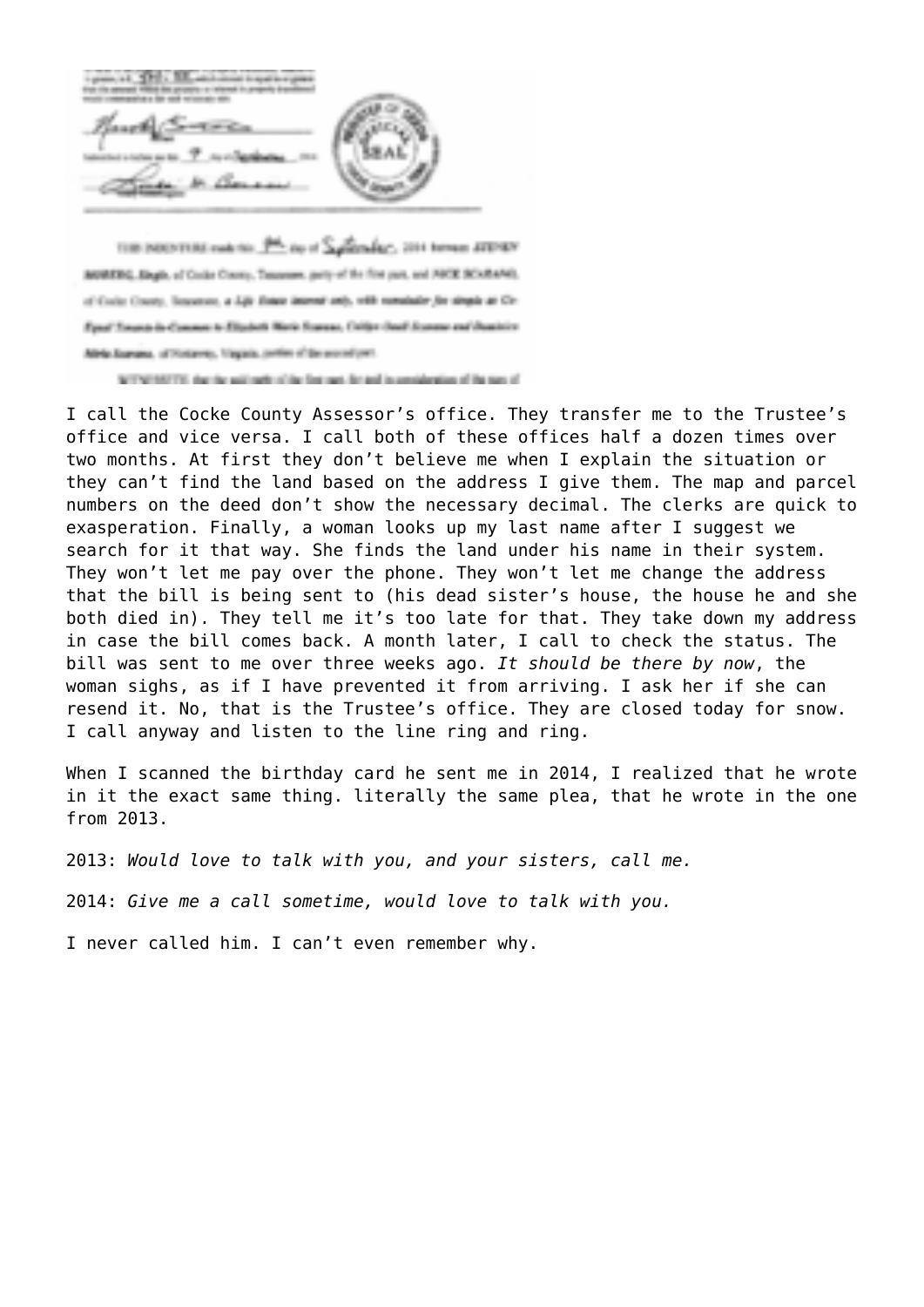



Yes, some very small times.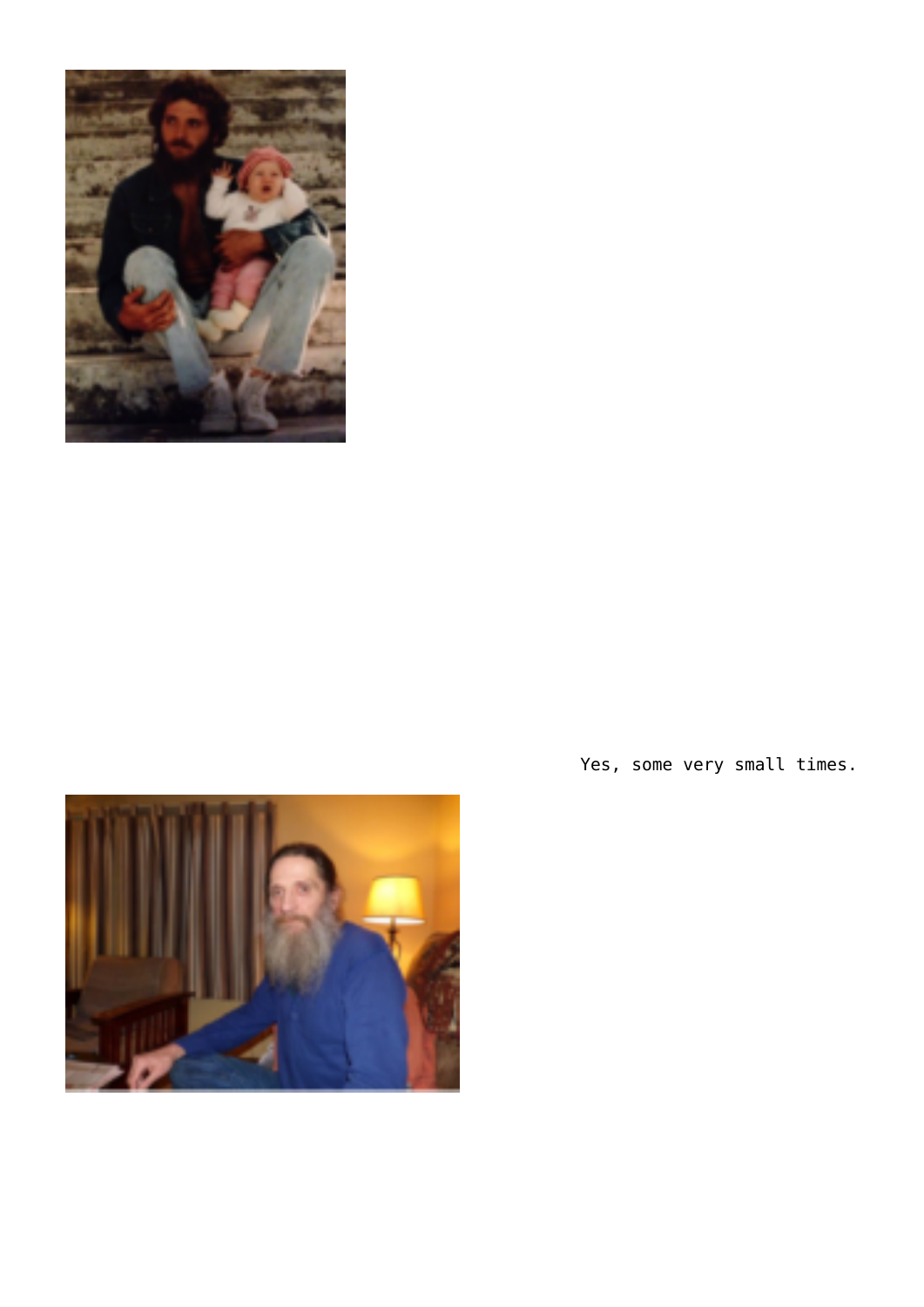Instead of eight months later, he died ten days after that Christmas Eve day visit.

**Sinths Bene COLLEGAN Show** to loved r. ett difficult law

On Christmas Eve visit, after he crawled back into bed and finally caught his breath, we found ourselves just watching each other, at a sudden loss as to what to talk about.

So I asked him to tell me a story.

He said, *I knew this girl back then when I lived in Florida. This was before your mother. She was the tough type of girl. I remember we were hanging out by Buck Lake and she said, 'I can do anything a man can do.'*

I will never know this woman. I didn't even ask her name. But I immediately identified with her and wanted her to be in the victor in the story he was telling. In response to her claim, he said that he dared her to swim the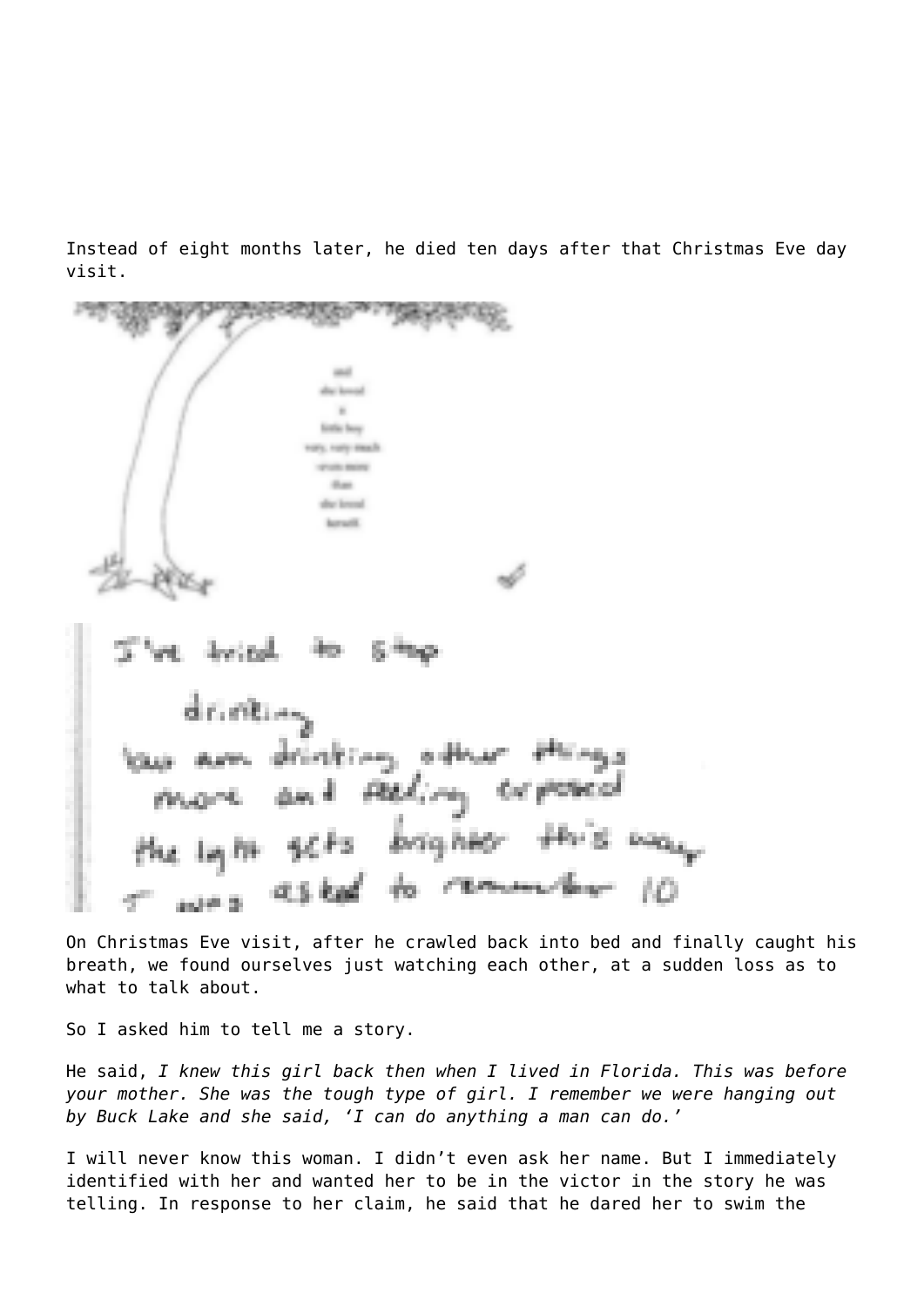width of Buck Lake with him. So they stripped down to their underwear and raced out into the warm brackish water lusting after their skin. I can imagine her smooth, overly confident strokes as he effortlessly treads water, quietly allowing her to catch up with him every few minutes.

Halfway across the lake, he noticed that two full-grown alligators were following them, steadily gaining ground. He saw their armored backs like cracked asphalt in the drunk summer sun. They weren't necessarily acting aggressive but definitely seemed interested in these two foreign creatures flailing through the water, their undisputed domain. The girl had not yet noticed them.

He whispered to her (here, I can imagine his soothing voice, musicality of intonations I remember from childhood), *Don't panic, don't splash, and do not scream. Just stay with me and go slow.*

So they tried to move without upsetting the water, the balance of the bayou around them.

*But I could see she was starting to freak out, and I didn't know how we were going to get across. We were too far to turn back.*

What happened? How did you keep her calm?

How did you ever make it?

He laughed as if it were the most obvious thing: I *started to sing to her.*

Somewhere I'm in a bar bathroom with black walls breaking a pint glass over and over. The self-similarity of fractals. I'm telling a story from a barstool about him telling a story from a barstool. Mirror within my mirror, would love to talk with you. I'm in a waiting room. I'm fucking or driving with my eyes closed. I'm not glancing back. He's lifting heavy things, looking over a ledge. Someone's throwing a beer bottle at a man on the side of the road, a hatchet into the woods. One of sisters is being struck in the head by an ashtray, choked on a mattress. Red and blue lights. My grandfather's got one of us cornered in the bathroom. I'm on my bedroom